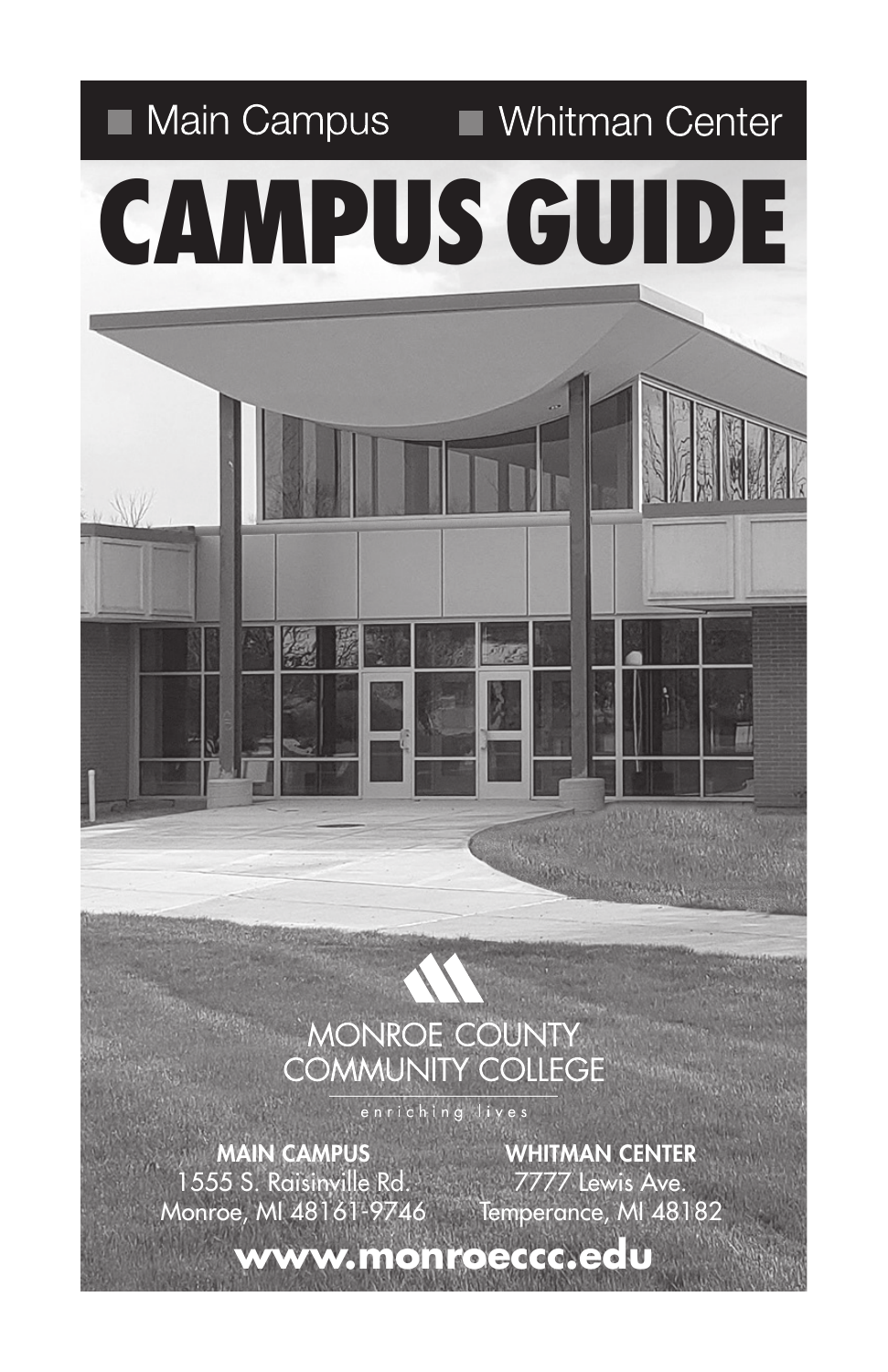# **Main Campus**



- **S** Warrick Student Center
- **C** Campbell Academic Center
- **F** Founders Hall
- **H** Gerald Welch Health Education Building
- **L** Life Sciences Building
- **T** Career Technology Center
- **Z** La-Z-Boy Center
- (6) Emergency Call Stations

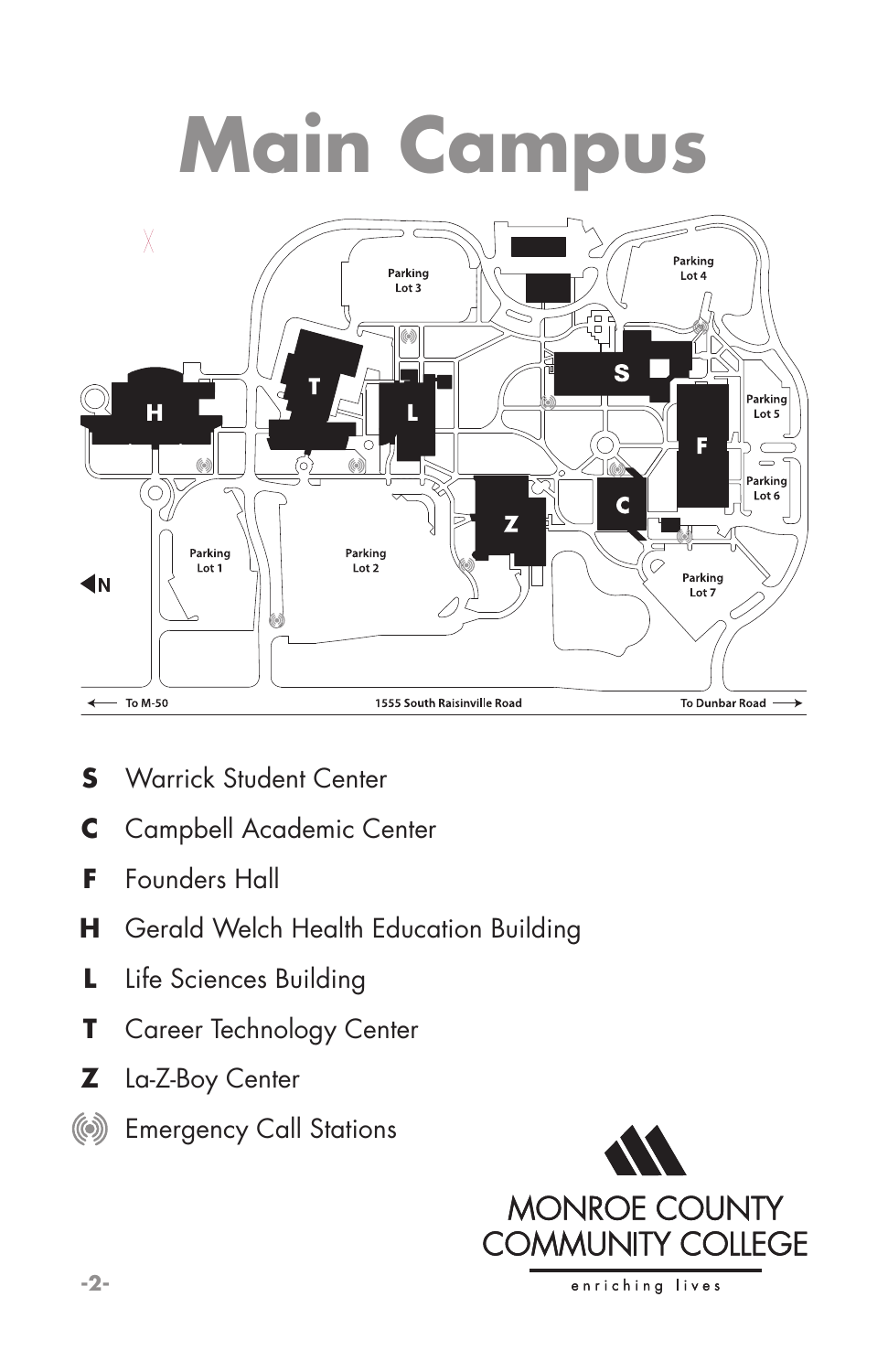# WARRICK STUDENT CENTER

- S-152 Conference Room
- S-154 Office of Marketing and Communications
	- The Foundation at MCCC
	- Alumni Association
	- Student Goverment coordinator
	- Campus/Community Events coordinator
- S-159 Data Processing
- S-173 Conference area
- Administrative Offices
- Admissions and Guidance Office Academic advising and counseling
- Bookstore
- Cashier Pay fees, Swtichboard and Lost and Found
- Cellar Student Government office, vending machines, microwave, recreation area
- Cuisine 1300 Restaurant run by the Culinary Arts students; open to the public
- Culinary Arts Office
- DEI Lounge
- Financial Aid Office
- Market Twenty 4 Seven dining/beverage services and dining area
- Registrar's Office Transcripts
- Safety Services
- Student Government Meeting Room

# **CAMPBELL ACADEMIC CENTER**

Houses the Library, classrooms, faculty and division offices including:

#### Downstairs:

- C-3 John "Doc" Holladay Theater
- C-8 Computer lab (by faculty appointment only)

#### Main Floor: Library

- Art display in front which regularly rotates with displays from visiting artists
- Quiet study area
- Copy machines for student use
- Computer area for library research

#### Second Floor:

- C-201 Humanities/Social Sciences Division Office
- **C-216 Global Studies Office**
- C-218 Writing Center
- C-227 Faculty Workroom
- C-233 Business Division Office

*Elevator available in south hallway* **-3-**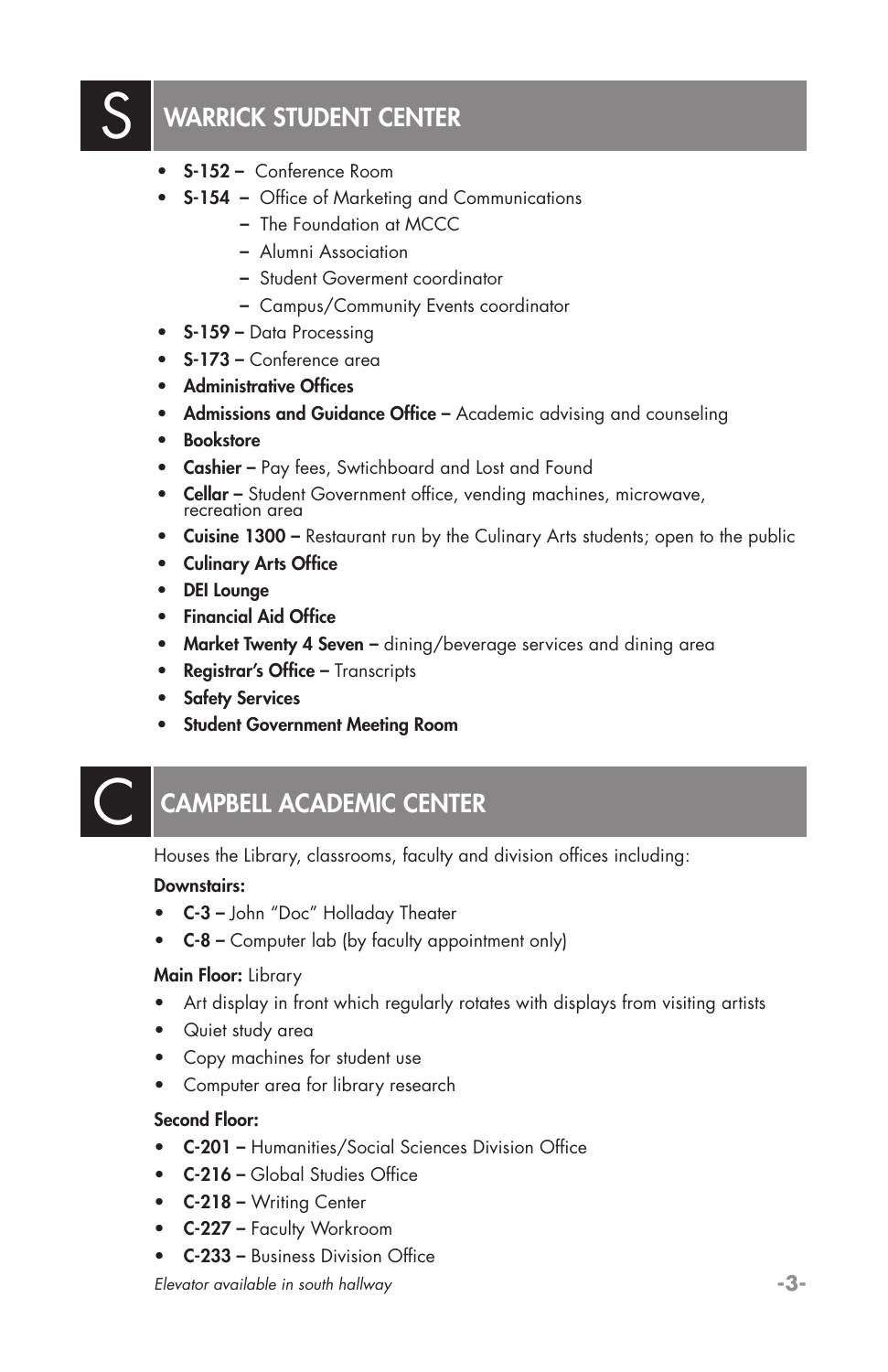# FOUNDERS HALL

F

(Houses the Business Division Office, e-Learning Office, Information Technology Offices along with classrooms and laboratories)

- F-114 Active Learning Classroom
- F-120 Ceramics Lab
- F-132 Computer Lab
- F-140 Graphics Lab
- **F-149** Student Success Center and Disability Services Office
- $\bullet$  F-160 RCTC
- F-185 Innovation Lab
- Student Commons
- Study Areas individual and small group
- Vending area

### WELCH HEALTH EDUCATION BUILDING  $\overline{\mathsf{H}}$

(Houses the Health Sciences Division, Nursing and Respiratory Therapy classrooms, Multipurpose Room, Fitness room, and Dance Studio)

- **H-103 & 105 –** Nursing classrooms and labs
- H-104 Computer lab
- H-110 Fitness Center
- H-120 Health Sciences Division Office
- H-131 Multipurpose Room
- H-139 Dance/aerobics room
- H-157 & 159 Respiratory Therapy classrooms and labs
- H-164 & 165 Health Sciences classrooms

### LIFE SCIENCES BUILDING

(Houses the faculty offices for the Science/Math Division as well as classrooms and labs) First Floor:

- L-102 & 104 Anatomy and Physiology labs
- L-105 Greenhouse
- L-108 & 110 Biology labs
- L-112 Siena Heights University Office
- L-113 Physical/Earth Science lab
- L-126 Science/Mathematics Division Office
- L-140 Largest lecture hall on campus
- L-143 Math Den

**-4-**

L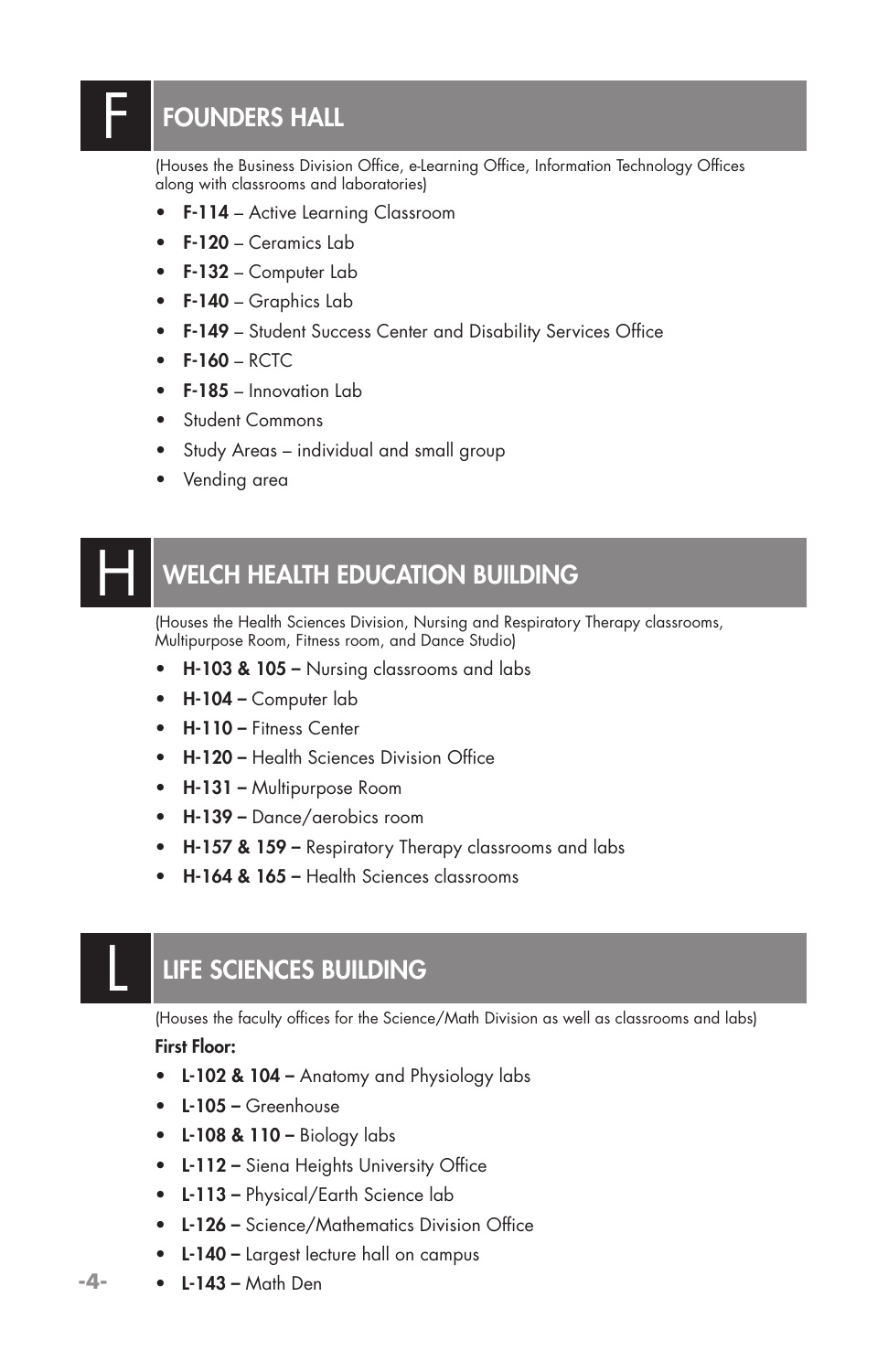# LIFE SCIENCES BUILDING

#### Second Floor:

- L-201 Lecture hall
- L-202 *AGORA* (student newspaper) Office
- L-203 Practical Nursing lab
- $\cdot$  L-205 & 207 Chemistry labs
- L-210 Physics lab

## **CAREER TECHNOLOGY CENTER**

(Houses the Applied Science and Engineering Division offices, Agriculture Program in partnership with Michigan State University, classrooms, labs and the Enrico Fermi Atomic Power Plant Historical Exhibit)

- T-121– Agriculture (in partnership with Michigan State University)
- T-116 & 122 Electronics/Electrical
- T-149 Applied Science and Engineering Division Office
- T-152 Video Over IP Classroom
- T-154 Construction Management
- T-156 Rapid Prototyping
- T-158 Mechanical Design/CAD
- T-159 Metrology
- T-160 Renewable Energy
- T-161 Construction/Sustainability
- T-162 & 164 Automation/Fluid Power
- T-166 Nuclear Engineering Technology
- T-167 Materials Science
- $\bullet$  T-169 Welding
- T-173 Product and Process (CAD)
- T-180 Automotive

#### Student Concourse:

- Enrico Fermi Atomic Power Plant Historical Exhibit
- ASET Division Displays
- Student Study/Lounge Areas

# LA-Z-BOY CENTER

(Houses the Meyer Theater, Atrium, make-up and dressing rooms, Band/Choir Rehearsal Hall, various conference rooms)

- $Z-203$  Board Room
- Z-275 Band/Choir Rehearsal Hall
- Z-286 Corporate and Community Services Division Office/Workforce Development and Lifelong Learning offices